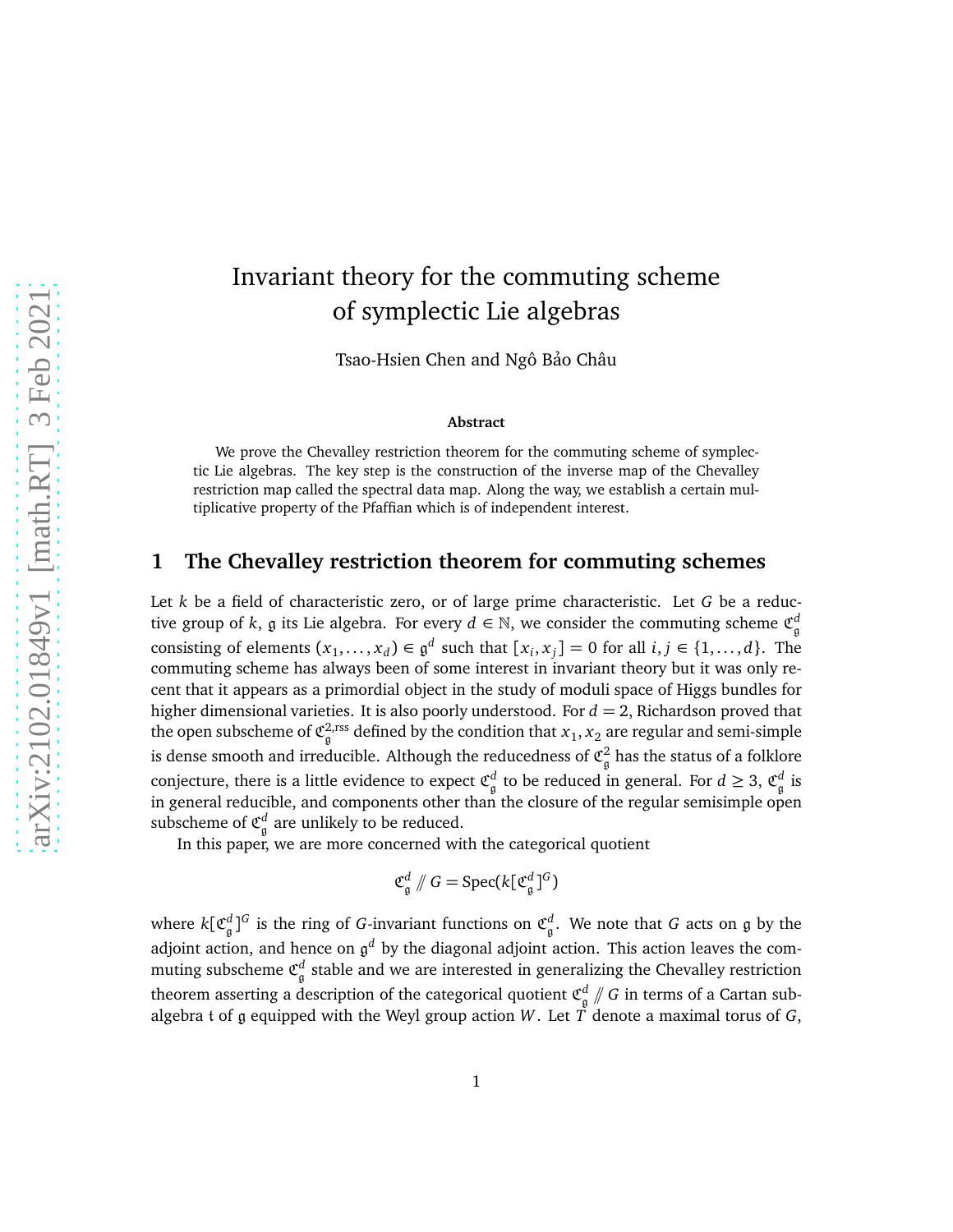t its Lie algebra. The Weyl group  $W = N_G(T)/T$  acts on  $T$  and  $t$ . The embedding  $\mathfrak{t}^d \to \mathfrak{g}^d$ factors through the commuting variety  ${\mathfrak C}^d_{\mathfrak g}$  and it induces a homomorphism of algebras

$$
c: k[\mathfrak{C}_{\mathfrak{g}}^d]^{G} \to k[\mathfrak{t}^d]^{W}
$$

because the restriction of a *G*-invariant function to t *d* is obviously *W*-invariant. We conjecture that *c* is always an isomorphism. The classical Chevalley restriction theorem corresponds to the case  $d = 1$ . Note that, since  $\mathfrak{t}^d \not\parallel W$  is known to be normal and reduced, the conjecture will imply  $\mathfrak{C}_{\mathfrak{g}}^{d}$  //  $G$  is normal and reduced.

For  $G = GL_n$ , this conjecture was proved by Vaccarino in [6] (not being aware of Vaccarino's result, we also reprove it in [1]). Vaccarino's proof in the case  $G = \mathrm{GL}_n$  relies on the construction of a map in the opposite direction, to be called the spectral data map

$$
s: k[{\mathfrak t}^d]^W \to k[{\mathfrak C}^d_{\mathfrak g}]^G
$$

which is due to Deligne in the case  $G = GL_n$ . Once the spectral data map is constructed, to prove the Chevalley restriction theorem for commuting schemes it is enough to prove that *s* ◦ *c* and *c* ◦ *s* are identities. For this, one can use a a result of Procesi in [4] which provides a system of generators of the ring  $k[\mathfrak{g}^d]^{G}.$ 

In this paper we will prove the Chevalley restriction theorem for the commuting scheme of the symplectic Lie algebra in following the same line on thought. The main novelty is the construction of the spectral data map for  $G = Sp_{2n}$ . One should note that for general reductive groups, even in the case  $d = 1$ , we don't know to construct this map without assuming first the Chevalley restriction theorem. For symplectic groups, a key ingredient in our construction is a certain multiplicative property of the Pfaffian. This is an elementary fact of linear algebra which seems to be new and of independent interest.

#### **2 Deligne's construction**

We will first recall Deligne's beautiful construction of the spectral data map for GL*<sup>n</sup>* in [2, Section 6.3.1]. As a preparation, we will first recall Roby's concept of polynomial laws which will provide a convenient language for Deligne's construction (see [5] and also [3]).

Let *A* be a commutative ring. For every *A*-module *V*, we will denote *V<sub>A</sub>* the functor  $R \rightarrow$ *V* ⊗*<sup>A</sup> R* from the category of *A*-algebras to the category of sets. If *V* and *N* are *A*-modules, we will denote P(*V*,*N*) the set of morphism of functors  $f : V_A \to N_A$ . In case *N* is not explicitly mentioned, we will understand that  $N = A$ , i.e.,  $P(V) = P(V, A)$  and call  $P(V)$  the set of polynomial laws on *V*.

The connection between polynomial law and usual polynomial can be explained as follows. Let  $S_A = A[X_1, \ldots, X_d]$  be the polynomial algebra with free variables  $X_1, \ldots, X_d$ . For every finite set of elements  $v_1, \ldots, v_d \in V$ , we have an element  $X_1v_1 + \cdots + X_d v_d \in V \otimes_A S_A$ . If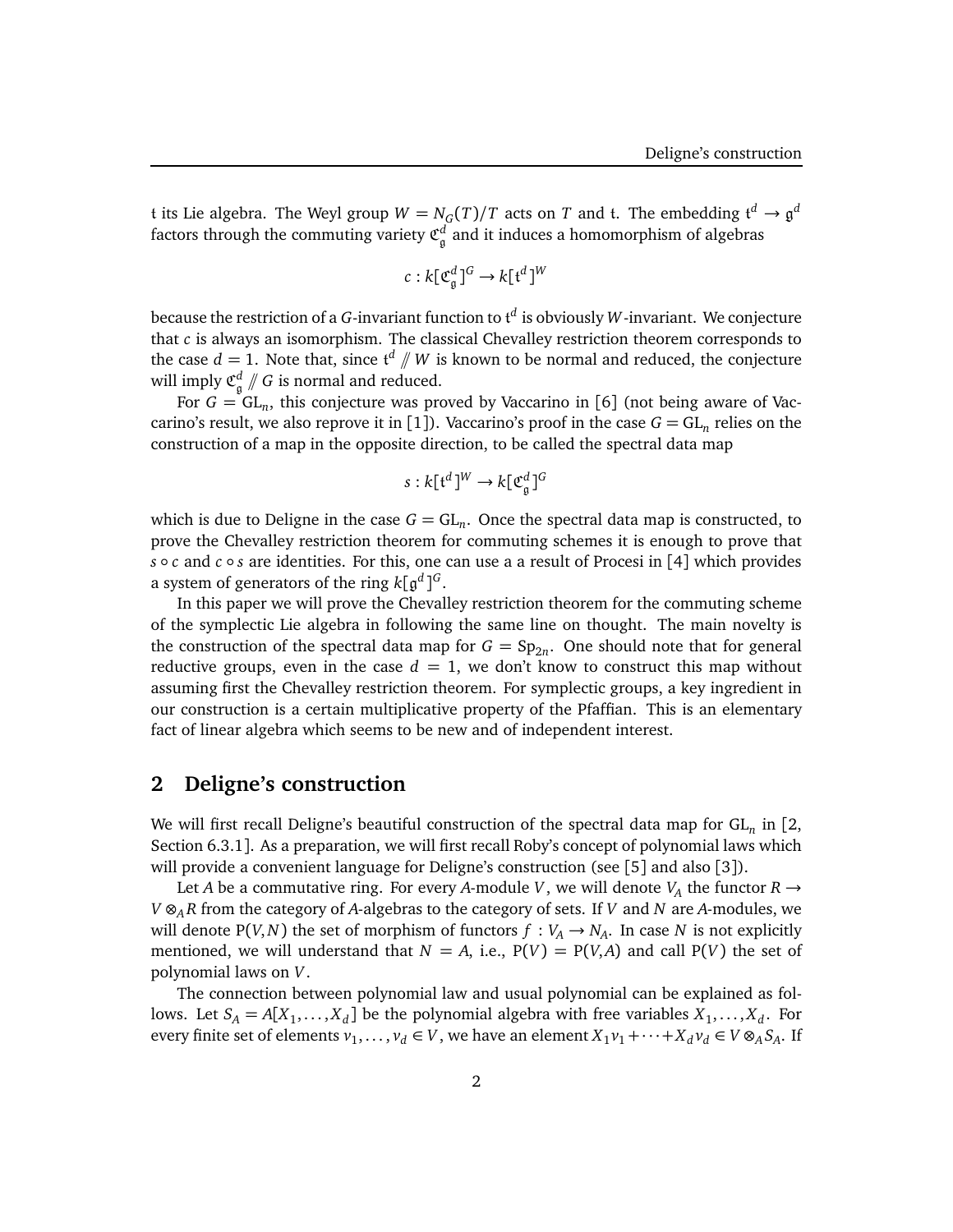*f* is a polynomial law on *V*, then  $f_y = f(X_1v_1 + ... X_d v_d)$  is an element of  $S_A$  i.e. a polynomial of variables  $X_1, \ldots, X_n$  with coefficients in *A*. If *V* is a free *A*-module and  $v_1, \ldots, v_d$  form a basis of *V*, then the polynomial  $f_v \in R$  determines the polynomial law  $f$ .

A polynomial law *f* on *V* is said to be homogenous of degree *n* if for every *A*-algebra *R* and element  $v \in V \otimes_A R$  we have  $f(um) = u^n f(m)$  for every  $u \in R^{\times}$ . If *V* is a free *A*-module and  $v_1, \ldots, v_d$  form a base of *V*, then *f* is homogenous of degree *n* if and only if  $f_\gamma$  is a homogenous polynomial of degree *n*.

If *V* is an *A*-module, we denote  $T_A^n(V)$  the *n*th fold tensor power *V* with itself over *A* which is equipped with an action of the symmetric group  $\mathfrak{S}_n$ . We denote  $TS_A^n(V)$ , the *n*th module of symmetric tensors of *V* that is the submodule of  $T_A^n(V)$  consisting of elements fixed under  $\mathfrak{S}_n$ , to be differentiated from  $S_A^n(V)$ , the *n*th symmetric power of *V* that is the largest quotient of  $T_A^n(V)$  on which  $\mathfrak{S}_n$  acts trivially. We have a map  $V \to TS^nV$  given by  $v \mapsto v^{\otimes n}$ . Roby proved that if *V* is a free *A*-module, then there is a canonical bijection between the set of homogeneous polynomial laws *f* of degree *n* and the set of homogenous polynomial *h* of degree 1 on TS<sup>*e*</sup><sub>A</sub>(*V*) characterized by the equality  $f(v) = h(v^{\otimes n})$ . We note that Roby states this theorem [5, Theorem IV.1] with the divided power module instead of the symmetric tensors modules. These modules coincide however in the case where *V* is a free *A*-module [5, Propositions III.1, IV.5].

If moreover, *V* is an *A*-algebra, which is free as an *A*-module, and if *f* is a multiplicative homogenous polynomial law of degree *n* on *V* i.e. if  $f(xy) = f(x)f(y)$ , then the corresponding degree 1 homogenous polynomial law on  $\text{TS}_A^n(V)$  is a homomorphism of algebras  $TS<sub>A</sub><sup>e</sup>(V) \rightarrow A$  [3, Proposition 2.5.1].

We now consider the group  $G = GL_n$  whose Lie algebra is the space of matrices  $M_n$  which is also equipped with a structure of algebras. Let  $T_n$  be the diagonal torus of  $\mathrm{GL}_n$  and  $\mathfrak{t}_n$  its Lie algebra. The Weyl group *W* is the symmetric group  $\mathfrak{S}_n$  acting on  $T_n$  and  $\mathfrak{t}_n$  by permutation of coordinates. The commuting scheme of  $\mathrm{GL}_n$  will be denoted by  $\mathfrak{C}_n^d.$  We will recall Deligne's construction of a GL*<sup>n</sup>* -invariant map

$$
s: \mathfrak{C}_n^d \to \mathfrak{t}_n^d \mathbin{/}\mathfrak{S}_n
$$

which roughly records the joint eigenvalues of set of commuting matrices.

This map can be easily described at level of points in an algebraically closed field. If  $x_1, \ldots, x_d \in \mathfrak{gl}_n(k)$  are commuting matrices, we can equipped the *n*-dimensional vector space  $V = k^d$  with a structure of  $k[X_1,\ldots,X_d]$ -module. Since  $V$  is finite dimensional, it is supported by a finite subscheme of  $\mathbb{A}^d = \operatorname{Spec}(k[X_1,\ldots,X_d])$ 

$$
V=\bigoplus_{\alpha\in k^n}V_\alpha
$$

where *V*<sub>*α*</sub> is annihilated by a power of the maximal ideal defining *α*. We then set *s*(*α*) to be the 0-cycle

$$
s(V) = \sum_{\alpha} \dim(V_{\alpha}) \alpha
$$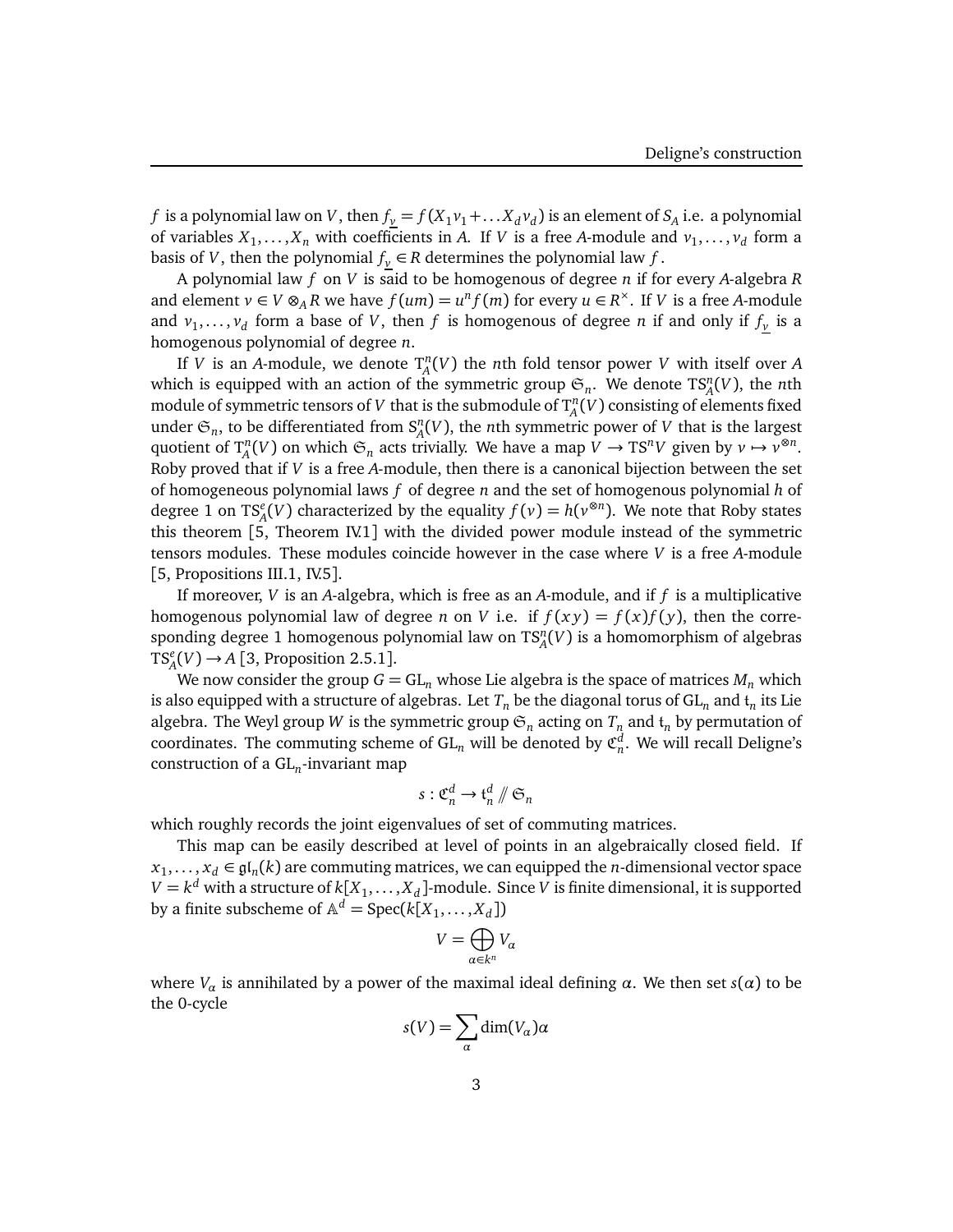which is a *k*-point of  $\mathfrak{t}_n^d \not\|\mathfrak{S}_n$ . It is not clear how to generalize this cycle construction for commuting matrices with values in an arbitrary test ring *R*.

Now let *A* be the coordinate ring of  $\mathfrak{C}_n^d$  and  $\underline{x} = (x_1, \ldots, x_d) \in \mathfrak{C}_n^d(A)$  the tautological *A*-point of  $\mathfrak{C}_n^d$ . Let  $S = k[X_1, \ldots, X_d]$  be the polynomial algebra of variables  $X_1, \ldots, X_d$ . The point *x* gives rise to a homomorphism of algebras

$$
p_{\underline{x}} : S \otimes_k R \to \mathfrak{gl}_n(A \otimes_k R)
$$

with  $p_x(X_i) = x_i$  for every *k*-algebra *R*. By composing with the determinant map we get a polynomial law on *S*

$$
f_{\underline{x}} : S \otimes_k R \to A \otimes R
$$

given by  $f_{\underline{x}} = \det \circ p_{\underline{x}}$  which is homogenous of degree *n* and multiplicative. By Roby's theorem, this is equivalent with a homomorphism of algebras

$$
h_{\underline{x}} : TS^{n}(S) \to A
$$

which is a *R*-point of Spec(TS<sup>n</sup>(S(*V*))) =  $t_n^d \nmid \mathfrak{S}_n$ . Since det is *G*-invariant,  $h_{\underline{x}}$  is also *G*invariant. As a result, we obtain the spectral data map

$$
s:TS^n(S)\to A^G.
$$

We note that this construction works without any restriction on the characteristic of the base field *k*.

# **3 Multiplicative property of the Pfaffian**

Instead of the determinant, our construction of the spectral data map for symplectic groups relies on the Pfaffian function and its multiplicative property. The Pfaffian is a homogenous form of degree *n* on the space of antisymmetric forms on *k* 2*n* . Since the Pfaffian is a squareroot of the determinant one may ask the question whether it enjoys the same multiplicative property as the determinant. A priori the question is ill-posed for the product of antisymmetric matrices is not antisymmetric. We will show it is indeed possible to prove a multiplicative property of a function closely related the Pfaffian. This elementary result seems to be new and of independent interest.

In this section, we assume that the base field *k* is of characteristic zero or of odd prime characteristic. Let *V* be a 2*n*-dimensional *k*-vector space. A bilinear form on *V* is an element of the vector space  $\text{Hom}_k(V, V^*)$  which is equipped with an involution given by  $x \mapsto x^*$ . We observe that  $\text{Hom}_k(V, V^*)$  is canonically isomorphic to  $V^* \otimes_k V^*$  equipped with the involution  $v_1^*$  ⊗  $v_2^*$  →  $v_2^*$  ⊗  $v_1^*$ . We have a decomposition into eigenspaces of this involution

$$
V^* \otimes_k V^* = S^2 V^* \oplus \Lambda^2 V^*
$$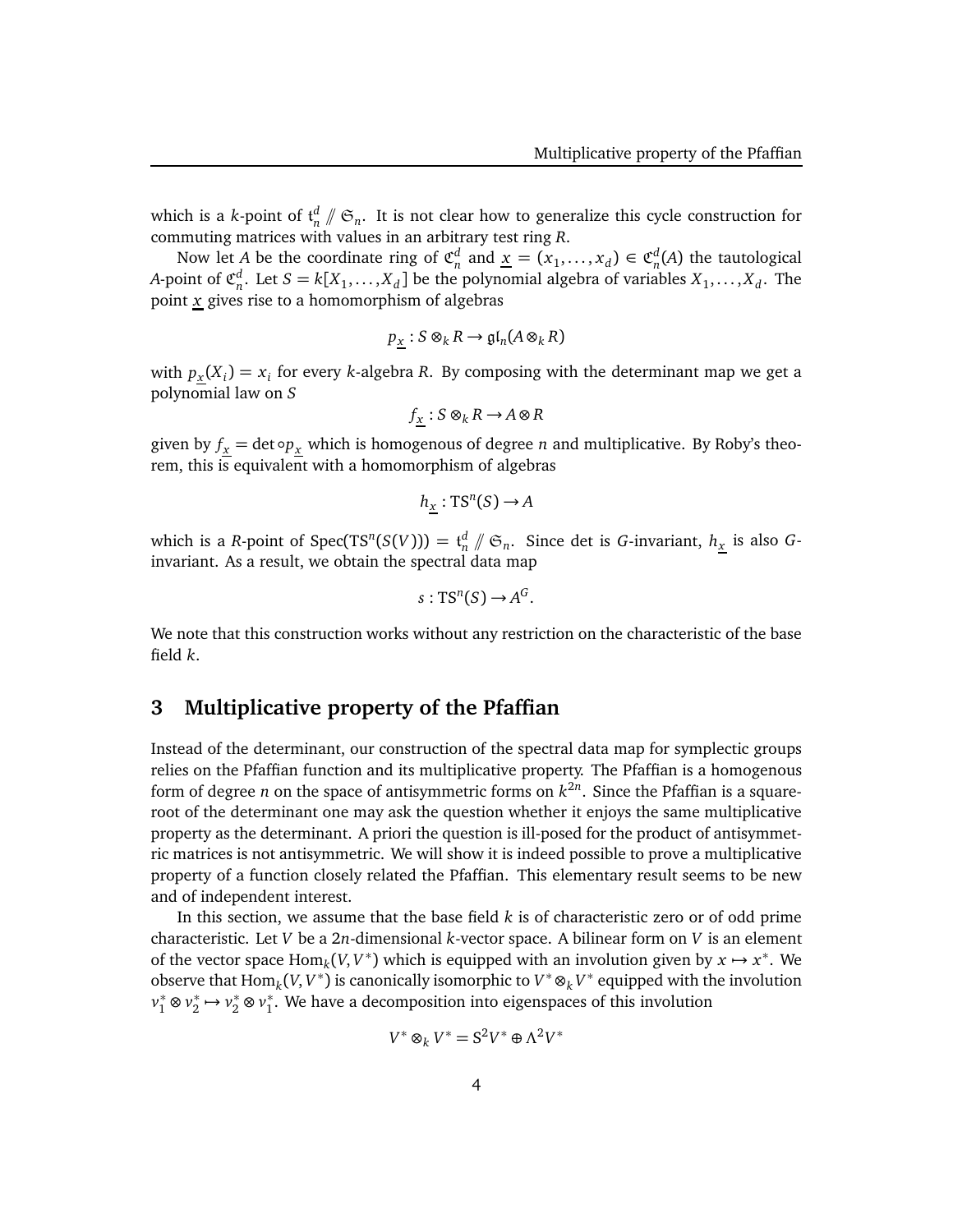where S<sup>2</sup>V\* corresponds tp the space of symmetric bilinear forms on *V* and Λ<sup>2</sup>(V\*) the space of alternating bilinear forms on *V*.

There is a canonical map

$$
S^n(\Lambda^2 V^*) \to \Lambda^{2n} V^*
$$

given by the super-commutative multiplication law in the exterior algebra  $\Lambda^{\bullet}V^*=\bigoplus_{i=0}^{2n}\Lambda^iV^*.$ It follows that we have a degree *n* homogenous polynomial law

$$
\mu : \Lambda^2 V^* \to \Lambda^{2n} V^*
$$

which associates to an alternating form  $\omega \in \Lambda^2 V^*$  the image of  $\omega^n \in S^n(\Lambda^2 V^*)$  in the line  $Λ<sup>2n</sup>V<sup>*</sup>$ . We note that  $ω ∈ Λ<sup>2</sup>V<sup>*</sup>$  is a non-degenerate alternating bilinear form if and only if  $\mu(\omega)$  is a non-zero vector of  $Λ^{2n}V^*$ . If it is the case, we will say that  $\omega$  is a symplectic form.

We also note that  $\mu$  is a square-root of the determinant in the following sense. A bilinear form *b* on *V* induces a bilinear form on the determinant line *Λ* <sup>2</sup>*nV*

$$
\det(b) \in \text{Hom}_k(\Lambda^{2n}V, \Lambda^{2n}V^*) = \Lambda^{2n}V^* \otimes \Lambda^{2n}V^*.
$$

Then for every alternating form  $\omega \in \Lambda^2 V^*$  we have the identity

$$
\det(\omega) = \mu(\omega) \otimes \mu(\omega). \tag{3.1}
$$

We will now fix a symplectic form  $\omega_0 \in \Lambda^2 V^*$  and consider the symplectic group  $G = \mathrm{Sp}_{2n}$ of all linear transformations of *V* that preserve  $\omega_0$ . The Lie algebra  $\mathfrak g$  of  $G$  is the subspace of  $\mathfrak{gl}(V)$  of matrices  $x \in \mathfrak{gl}(V)$  such that

$$
\omega_0(xu,v) = -\omega_0(u,xv)
$$

for all vectors  $u, v \in V$ . This is equivalent to say that the identity  $\omega_0 x = -x^* \omega_0$  holds in  $\text{Hom}_k(V, V^*)$ . In this case we have  $(\omega_0 x)^* = -x^* \omega_0^* = x^* \omega_0 = \omega_0 x$  and therefore  $\omega_0 x \in$  $S^2V^*$ . In other words, the map  $x \mapsto \omega_0 x$  induces an isomorphism of *k*-vector spaces  $\mathfrak{g} \to$  $S^2V^*$ .

We will also consider the decomposition  $\mathfrak{gl}(V) = \mathfrak{g} \oplus \mathfrak{g}^+$  where  $\mathfrak{g}^+$  is the subspace of matrices  $x \in$  End(*V*) such that

$$
\omega_0(xu,v) = \omega_0(u,xv)
$$

for all vectors  $u, v \in V$ . The map  $x \mapsto \omega_0 x$  induces an isomorphism of *k*-vector spaces  $\mathfrak{g}^+ \to \Lambda^2 V^*.$  We will define a Pfaffian norm  $\mathrm{N}_+:\mathfrak{g}^+ \to \mathbb{A}^1$  by the equality

$$
N_{+}(x)\mu(\omega_{0})=\mu(\omega_{0}x)
$$

for every *k*-algebra *R* and  $x \in \mathfrak{g}^+(R)$ . Note that since  $\mu(\omega_0)$  is a generator of the free *R*module  $Λ<sup>2n</sup>V<sup>*</sup> ⊗<sub>k</sub>$  *R* the above equality defines  $N<sub>+</sub>(x) ∈ R$  uniquely.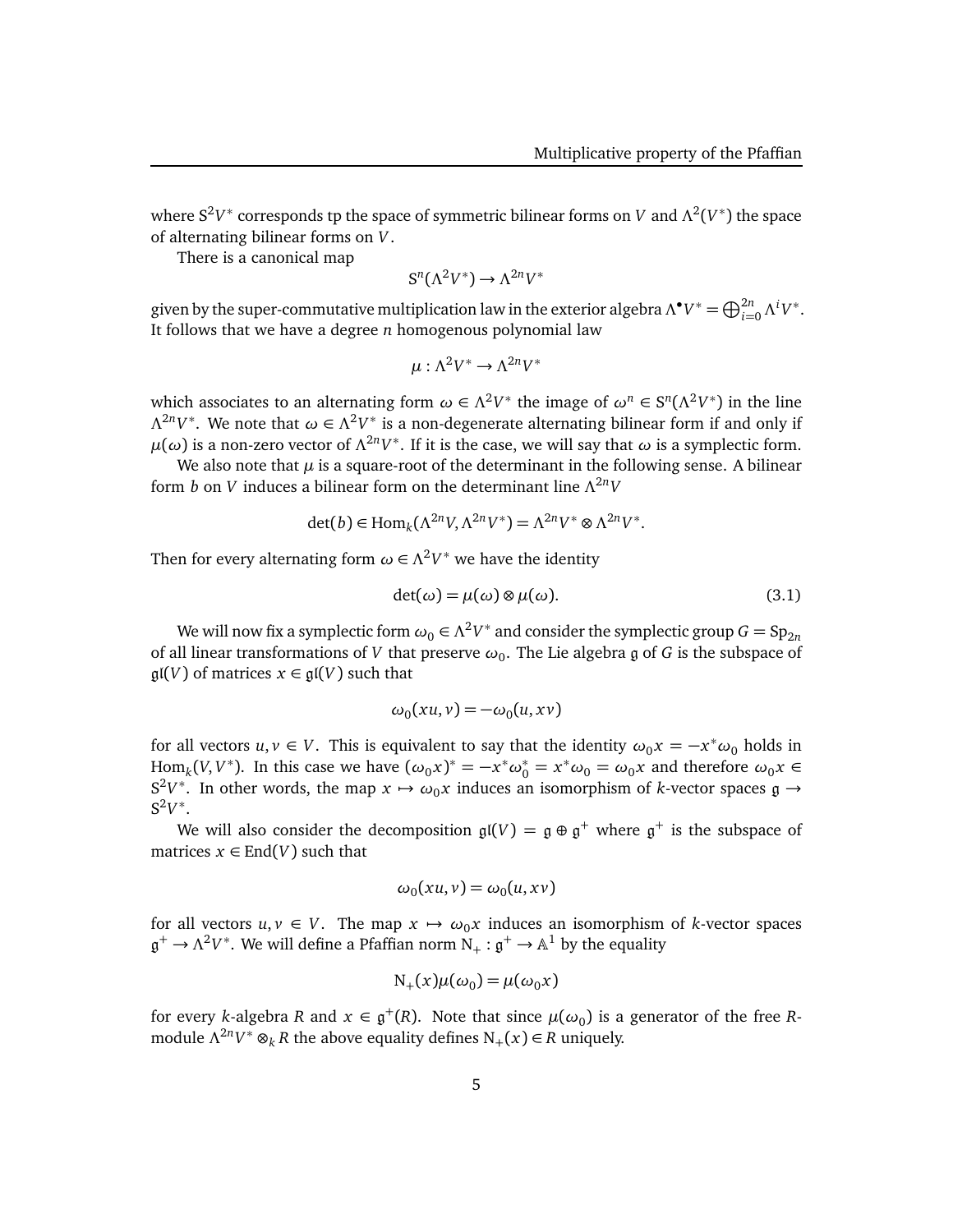Applying the identity (3.1) to  $x\omega_0 \in \Lambda^2 V^*$ , we get the equality

$$
\det(\omega_0 x) = \mu(\omega_0 x) \otimes \mu(\omega_0 x)
$$

in the line  $(\Lambda^{2n}V^*)^{\otimes 2}$ . It follows that

$$
\det(x) = N_+(x)^2 \tag{3.2}
$$

for all  $x \in \mathfrak{g}^+$ . Note that since this equality is valid for all  $x \in \mathfrak{g}^+ \otimes_k R$  for all *k*-algebra *R*, det =  $N_+^2$  can be seen as an equality in the coordinate ring of  $\mathfrak{g}^+$ .

As a square-root of the determinant, we may expect that the function  $N_{+}$  satisfies a multiplicative property as the determinant does. However, the multiplicativity does not make sense a priori as the subspace  $\mathfrak{g}^+$  of  $\mathfrak{gl}(V)$  is not stable under matrix multiplication. We note that for  $x, y \in \mathfrak{g}^+, xy \in \mathfrak{g}^+$  if and only if  $xy = yx$ . The multiplicicativity of the Pfaffian norm N<sub>+</sub> then makes sense as an identity in the coordinate ring of the commuting subscheme  $\mathfrak{C}_{a^+}$ of  $\mathfrak{g}^+ \times \mathfrak{g}^+$ .

**Proposition 3.1.** *The equality*  $N_+(xy) = N_+(x)N_+(y)$  *holds in the coordinate ring of*  $\mathfrak{C}_{\mathfrak{g}^+}$ *.* 

*Proof.* This is equivalent to prove that for every point  $(x, y) \in \mathfrak{C}_{\mathfrak{g}^+}(R)$  with values in an arbitrary *k*-algebra *R*, the identity  $N_+(xy) = N_+(x)N_+(y)$  holds in *R*. For this we introduce new formal variables  $\alpha$ ,  $\beta$  and consider commuting elements

$$
1 + \alpha x, 1 + \beta y \in \mathfrak{g}^+(R[\alpha, \beta])
$$

with values in the polynomial ring  $R[\alpha, \beta]$ . We also have

$$
(1 + \alpha x)(1 + \beta y) \in \mathfrak{g}^+(R[\alpha, \beta])
$$

because  $xy = yx$ . We now have elements  $P_x = N_+(1 + \alpha x)$ ,  $P_y = N_+(1 + \beta y)$  and  $P_{xy} =$  $N_{+}((1 + \alpha x)(1 + \beta y))$  in *R*[ $\alpha$ ,  $\beta$ ] which are polynomial with free coefficients equal to 1. We also note that  $P_x \in R[\alpha]$  is a polynomial of degree at most *n* in  $\alpha$  whose coefficient of  $\alpha^n$  is  $N_+(x)$ ,  $P_y \in R[\beta]$  is a polynomial of degree at most *n* in  $\beta$  whose coefficient of  $\beta^n$  is  $N_+(y)$ , and  $P_{xy} = N_+((1 + \alpha x)(1 + \beta y)) \in R[\alpha, \beta]$  is a polynomial of degree at most *n* in both variables  $\alpha$  and  $\beta$  whose coefficient of  $\alpha^n \beta^n$  is  $N_+(xy)$ . To prove  $N_+(xy) = N_+(x)N_+(y)$ , it is enough to prove the equality of polynomials  $P_{xy} = P_x P_y$ .

Since the ring of polynomials  $R[\alpha, \beta]$  embeds in the ring of formal series  $R[[\alpha, \beta]],$  it is enough to prove the equality  $P_{xy} = P_x P_y$  in  $R[[\alpha, \beta]]$ . We note that  $P_x, P_y, P_{xy}$  are now invertible elements of *R*[[*α*,*β*]] which is a limit of thickening of *R*. Using the fact that the square map  $\mathbb{G}_m \to \mathbb{G}_m$  is étale (here we use the assumption char(k) > 2), for every  $g \in$ *R*[[ $\alpha$ , $\beta$ ]]<sup>×</sup> with free coefficient  $g_0 \in R^{\times}$ , and for every square-root  $f_0 \in R^{\times}$  of  $g_0$ , there exists a unique  $f \in R[[\alpha, \beta]]^{\times}$  with free coefficient  $f_0$  such that  $f^2 = g$ .

Using the equality (3.2) we have  $P_{xy}^2 = P_x^2 P_y^2$ . The fact that  $P_x, P_y, P_{xy}$  have free coefficients 1 implies now the equality  $P_{xy} = P_x P_y$  as formal series, and thus as polynomials.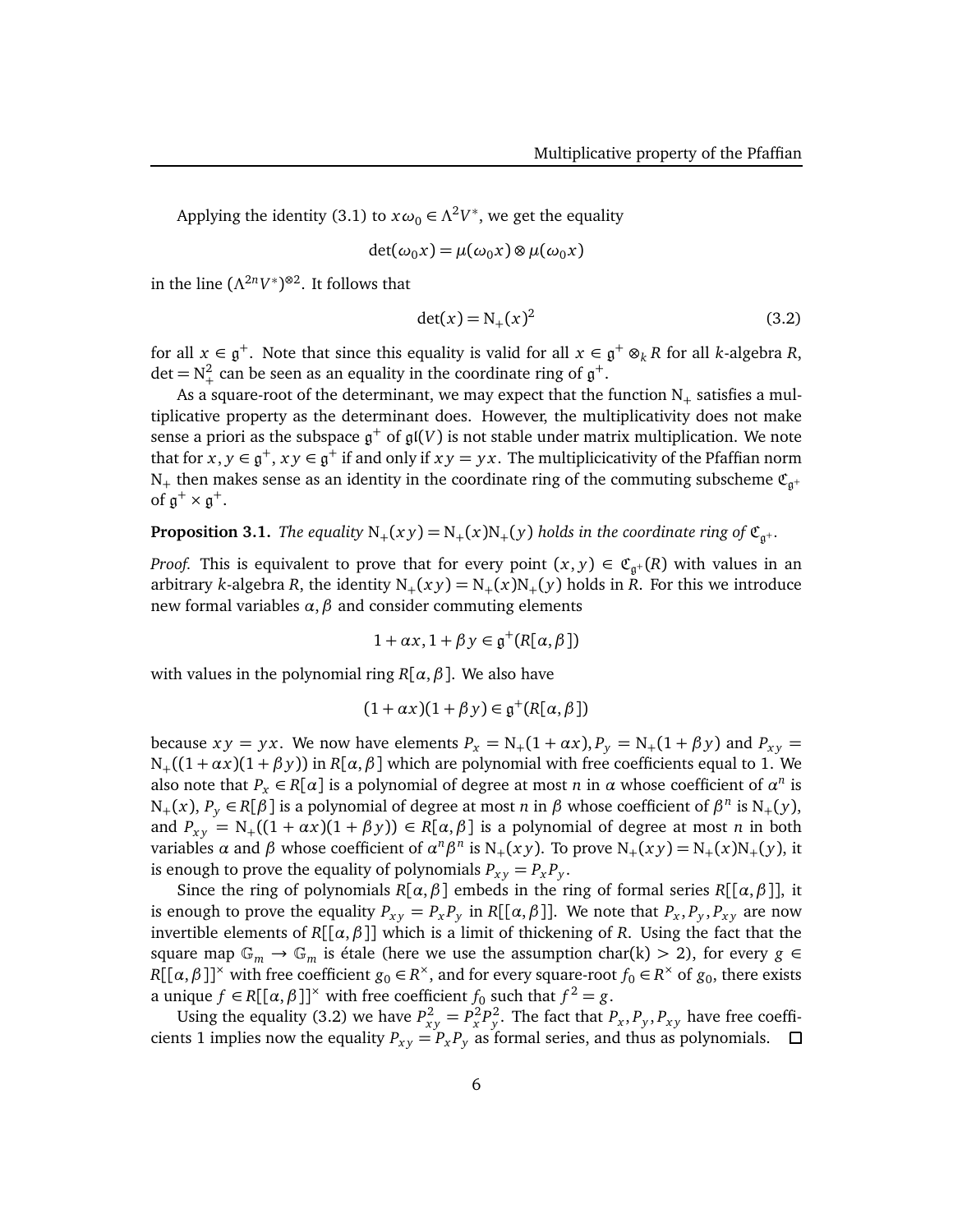We observe that it is possible to prove the equality  $N_{+}(xy) = N_{+}(x)N_{+}(y)$  holds for every point  $\mathfrak{C}_{\mathfrak{g}^+}$  with value in a field using their simultaneous triangulation. This implies that the equality  $N_+(xy) = N_+(x)N_+(y)$  holds in the reduced quotient of  $k[\mathfrak{C}_{\mathfrak{g}^+}]$ . However we do not know whether  $k[\mathfrak{C}_{\mathfrak{g}^+}]$  is reduced.

# **4 Spectral data map for symplectic groups**

Let *V* be a 2*n*-dimensional *k*-vector space equipped with a symplectic form  $\omega_0 \in \Lambda^2 V^*.$  The group  $G = \text{Sp}_{2n}$  is the subgroup of  $\text{GL}_{2n}$  preserving  $\omega_2$ . The Lie algebra  $\mathfrak{g} = \mathfrak{sp}_{2n}$  consists of elements  $x \in \mathfrak{gl}(V)$  such  $x^* \omega_0 = -\omega_0 x$ . We have an orthogonal complement  $\mathfrak{g}^+$  of  $\mathfrak g$  in  $\mathfrak{gl}_{2n}$  consisting of  $x \in \mathfrak{gl}(V)$  such that  $x^* \omega_0 = \omega_0 x$ . We observe that if matrices  $x, y \in \mathfrak{g}$ are commuting matrices then we have  $xy \in \mathfrak{g}^+$ . We have also noted that for commuting elements  $x, y \in \mathfrak{g}^+$  we have  $xy \in \mathfrak{g}^+$ . If  $x \in \mathfrak{g}$  and  $y \in \mathfrak{g}^+$  are commuting matrices then we have  $xy \in \mathfrak{g}$ .

Let *A* denote the coordinate ring  $k[\mathfrak{C}_\mathfrak{g}^d]$  of the commuting scheme and  $(x_1,\ldots,x_d)\in\mathfrak{g}(A)^d$ the universal sequence of commuting matrices. Let  $S = k[X_1, \ldots, X_d]$  be the polynomial ring with *d* variables. The commutation property implies that for every *k*-algebra *R* there exists a morphism of rings

$$
p: S \otimes_k R \to \mathfrak{gl}_{2n}(A \otimes_k R)
$$

sending  $X_i \mapsto x_i$ . For every  $\underline{a} = (a_1, \dots, a_d) \in \mathbb{Z}_{\geq 0}^d$  the image  $p(X_1^{a_1})$  $a_1$ <sub>1</sub> ...  $X_d^{a_d}$  $_d^{u_d}$ ) lies in  $g(R)$  or  $\mathfrak{g}^+(R)$  depending on whether  $a_1 + \cdots + a_d$  is odd or even. If  $S^+$  denotes the subalgebra of *S* generated by the monomials  $X_1^{\tilde{a}_1}$  $a_1^{\bar{a}_1} \ldots X_d^{a_d}$  $d_d$  with  $a_1 + \cdots + a_d$  even then we have  $p(S^+) \in \mathfrak{g}^+(R)$ . Let us denote  $p^+ : S^+ \otimes_k R \to \mathfrak{g}^+(A \otimes_k R)$  the restriction of  $p$  to  $S^+$ . Composing with the Pfaffian norm  $N_+:\mathfrak{g}^+\rightarrow\mathbb{A}^1,$  we have a polynomial law

$$
N_+: S^+ \otimes_k R \to A \otimes_k R
$$

which is homogenous of degree *n* and multiplicative according to Proposition 3.1. By Roby's theorem, this gives rise to a morphism of *k*-algebras

$$
s: ((S^+)^{\otimes n})^{\mathfrak{S}_n} \to A
$$

satisfying  $s(q^{\otimes n}) = N_+(p^+(q))$  for all  $q \in S^+$ . Since  $N_+$  is *G*-invariant, the induced map *s* is also *G*-invariant, and as a result, the image of *s* is contained in *A G* .

Let  $\tau$  denote the involution of *S* given by  $\tau(X_i) = -X_i$ . We note that *S*<sup>+</sup> is the subalgebra of *S* of fixed points of τ. As a result,  $((S^+)^{\otimes n})^{\mathfrak{S}_n}$  can be identified with the subalgebra of  $S^{\otimes n}$ of fixed points under  $(\Z/2\Z)^n \rtimes \mathfrak{S}_n$ . This will permit us to identify  $((S^+)^{\otimes n})^{\mathfrak{S}_n}$  with  $k[\mathfrak{t}^d]^W$ via some explicit choice of the Cartan algebra. This choice will be ultimately irrelevant as we will prove that *s* is an inverse to the map *c* that doesn't depend on the choice of the Cartan algebra.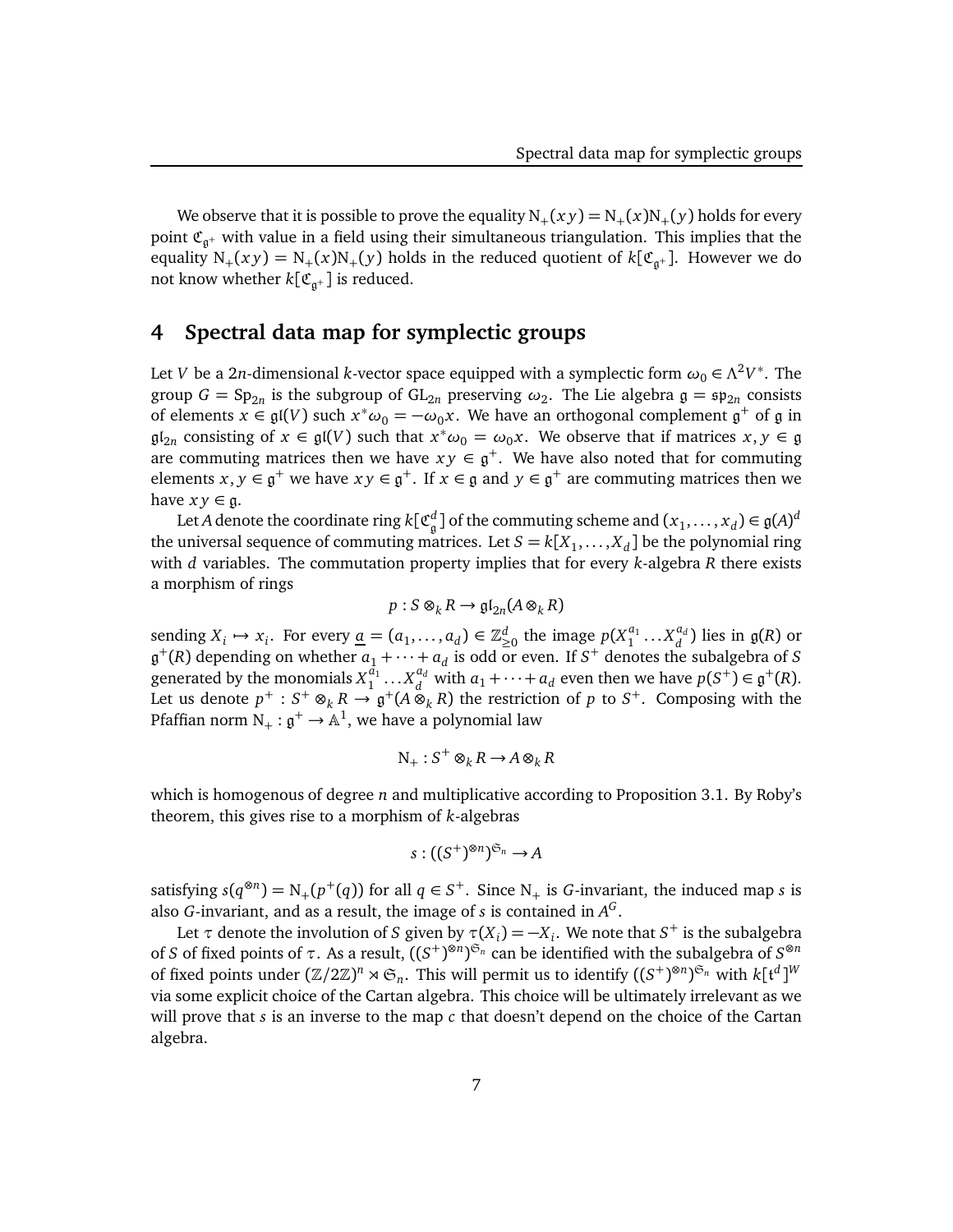Let  $V$  be now the standard  $2n$ -dimensional vector space  $k^{2n}$  with basis  $e_1,\ldots,e_{2n}$  and  $\omega_0$ the standard symplectic form given by

$$
\omega_0(e_i, e_j) = \begin{cases} 0 & \text{if } i + j \neq 2n + 1 \\ 1 & \text{if } i + j = 2n + 1, i \leq n \\ -1 & \text{if } i + j = 2n + 1, i \geq n + 1 \end{cases}
$$

The subspace  $t$  of diagonal matrices of the form  $\text{diag}(b_1,\ldots,b_n,-b_n,\ldots,-b_1)$  will then be a Cartan algebra of g equipped with the obvious action of  $W = {\pm 1}^n \rtimes \mathfrak{S}_n$ . The coordinate ring of  $t$  is then the polynomial ring  $k[b_1,\ldots,b_n]$  where the  $b_i$  are the coordiantes given by entries of the diagonal matrix as above. Let  $B = k[t^d]$  denote the coordinate ring of  $t^d$  and  $(y_1, \ldots, y_d) \in t^d(B)$  the tautological *B*-point of  $t^d$ . We consider the elements  $b_j(y_i) \in B$  with 1 ≤ *i* ≤ *d* and 1 ≤ *j* ≤ *n* and the isomorphism of algebras *β* : *S* <sup>⊗</sup>*<sup>n</sup>* → *B* given by

$$
\beta(X_{j,i}) = b_j(y_i) \tag{4.1}
$$

where  $X_{j,1},...,X_{j,d}$  are the coordinates of the *j*th copy of *S*. By restriction we have an isomorphism of algebras

$$
\beta: ((S^+)^{\otimes n})^{\mathfrak{S}_n}=(S^{\otimes n})^{(\mathbb{Z}/2\mathbb{Z})^n \rtimes \mathfrak{S}_n} \to k[\mathfrak{t}^d]^W.
$$

It follows that we have a morphism of algebras

$$
s: k[{\mathfrak t}^d]^W \to k[{\mathfrak C}^d_{\mathfrak g}]^G \tag{4.2}
$$

such that

$$
s(\beta(q^{\otimes n})) = N_{+}(p^{+}(q))
$$
\n(4.3)

for all  $q \in S^+$ . It remains to prove that the spectral data map *s* is inverse to the Chevalley restriction.

**Theorem 4.1.** *The map c* :  $k[\mathfrak{C}_{\mathfrak{g}}^d]^G \to k[\mathfrak{t}^d]^W$  is an isomorphism with the inverse given by the  $spectral data map s: k[$ t<sup>d</sup> $]^{W} \rightarrow k[$ C<sup>d</sup><sub> $g$ </sub><sup> $]^{G}$ </sup> of (4.2).

We need to show that the compositions *c*∘*s* and *s*∘*c* are equal to the identities. To this end, we introduce a set of generators for the rings  $k[$ t $^d$ ] $^W$  and  $k[$  $\mathfrak{C}^d_{\mathfrak{g}}]^{G}$  respectively, and then we check the desired property on those generators. Following Procesi as in [4] these functions are constructed as certain traces. We only use the assumption that *k* is of characteristic zero or of prime characteristic large enough to prove that these trace functions form a system of generators. We record this fact to facilitate the work of those who may want make the assumption on the characteristic explicit.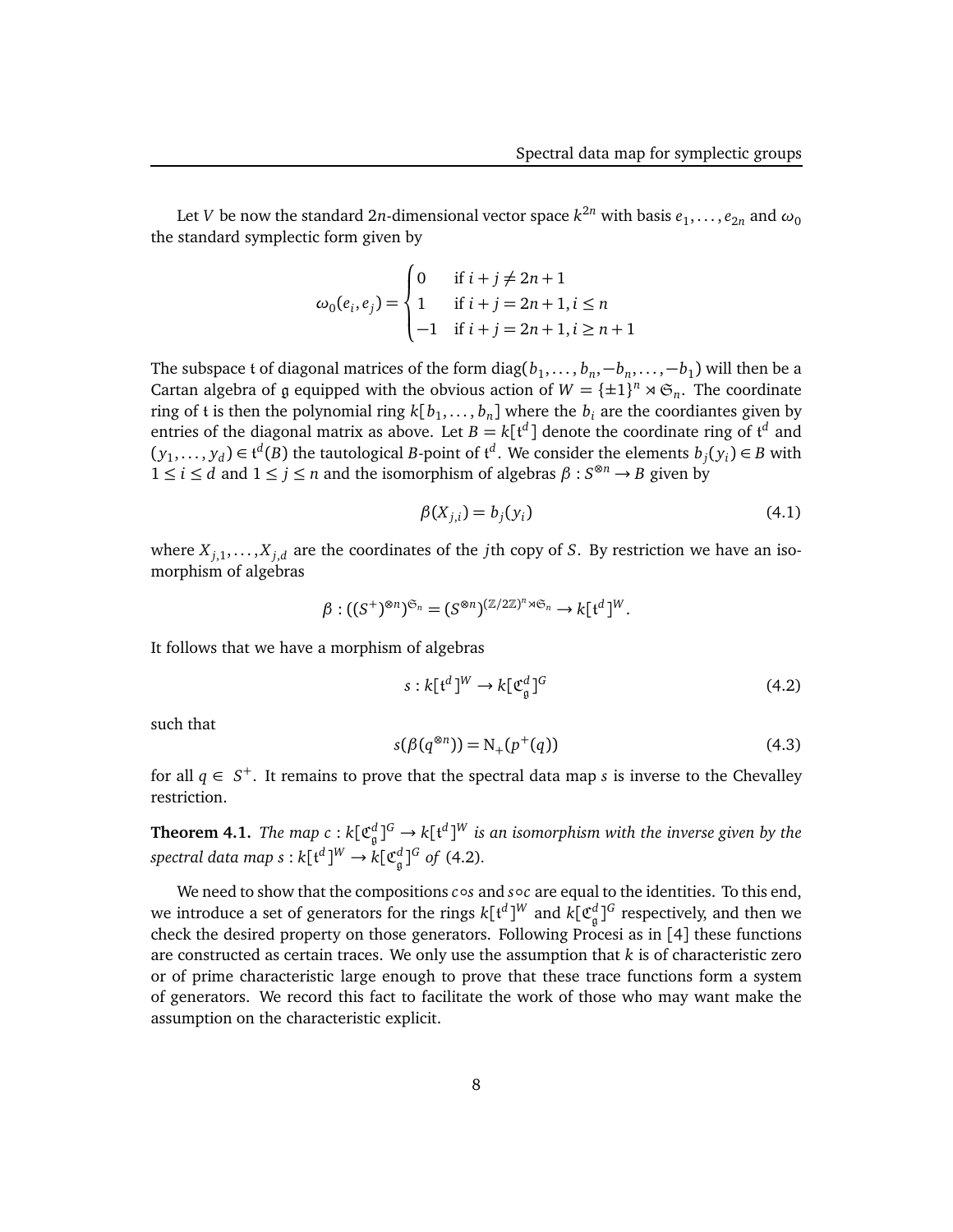For every  $\underline{a} = (a_1, \ldots, a_d) \in \mathbb{Z}_{\geq 0}^d$ , we define the element  $\phi_{\underline{a}} \in A$  given by

$$
\phi_{\underline{a}} = \text{tr}(x_1^{a_1} \cdots x_d^{a_d})
$$
\n(4.4)

where  $(x_1, \ldots, x_d) \in \mathfrak{C}_{\mathfrak{g}}^d(A)$  is the universal point of the commuting scheme. Since the trace is *G*-invariant, we have  $\phi_a \in A^G$ . We note that if  $a_1 + \cdots + a_d$  is odd then  $x_1^{a_1}$  $a_1 \cdots x_d^{a_d}$  $\mathbf{a}^{u_d}_{d}$  ∈  $\mathfrak{g}(A)$ and if  $a_1 + \cdots + a_d$  is even then  $x_1^{a_1}$  $a_1 \cdots x_d^{a_d}$  $d_d^{a_d} \in \mathfrak{g}^+(A)$ . It follows that  $\phi_{\underline{a}} = 0$  if  $a_1 + \cdots + a_d$  is odd. For this reason we will only consider the functions  $\phi_a$  with  $a_1 + \cdots + a_d$  even.

# **Proposition 4.2.** *The functions*  $\phi_{\underline{a}}$  *with*  $\underline{a} \in \mathbb{Z}_{\geq 0}^d$  *form a set of generators of k[* $\mathfrak{C}_{\mathfrak{g}}^d$ *]* $^G$ *.*

*Proof.* The first statement is consequence of a result of Procesi [4, Theorem 10.1]. Procesi describe a set of functions on gl(*V*) *d* invariant under the diagonal action of the symplectic group *G* which generate the ring  $k[\mathfrak{gl}(V)^d]^G$ . Since  $\mathfrak{C}^d_{\mathfrak{g}}$  is clearly a closed subscheme of  $\frak{gl}(V)^d$  , the restriction map  $k[\frak{gl}(V)^d]^G\to k[\frak{C}^d_{\frak{g}}]^G$  is surjective (this is true in characteristic zero because *G* is linearly reductive, and therefore it is also true for prime characteristic large enough). It follows that the restriction of Procesi's functions form a set of generators of  $k[\mathfrak{C}^d_{\mathfrak{g}}]^G.$  Using the fact that  $x_1,\ldots,x_d$  are commuting elements of the symplectic Lie algebra, it is easy to see that Procesi's functions restrict to our functions  $\phi_{\underline a}.$  $\Box$ 

**Proposition 4.3.** If  $\psi_{\underline{a}}=c(\phi_{\underline{a}})$  then the functions  $\psi_{\underline{a}}$  generate k[t<sup>d</sup>] $^W$  and we have

$$
s(\psi_{\underline{a}}) = \phi_{\underline{a}}.
$$

*Proof.* Let  $B = k[t^d]$  denote the coordinate ring of  $t^d$  and  $(y_1, \ldots, y_d) \in t^d(B)$  the tautological *B*-point of  $\mathfrak{t}^d$ . We have observed that *B* is a polynomial algebras of the variables  $b_j(y_i)$  for 1 ≤ *i* ≤ *d* and 1 ≤ *j* ≤ *n*. By computing the trace of the matrix  $y_1^{a_1}$  $y_1^{a_1} \cdots y_d^{a_d}$  $\frac{u_d}{d}$  we get

$$
\psi_{\underline{a}} = \begin{cases} 0 & \text{if } a_1 + \dots + a_d \text{ is odd,} \\ 2 \sum_{j=1}^n \prod_{i=1}^d b_j (y_i)^{a_i} & \text{if } a_1 + \dots + a_d \text{ is even,} \end{cases}
$$
(4.5)

We derive from these explicit formulas that the functions  $\psi_{\underline{a}}$  for  $\underline{a} \in \mathbb{Z}_{\geq 0}^d$  with  $a_1 + \cdots + a_d$ even generate *B <sup>W</sup>* . Here we need to assume the characteristic of *k* is either zero or no less than 2*n* in order to perform usual manipulation with symmetric polynomials.

In order to prove the equality  $s(\psi_{\underline{a}}) = \phi_{\underline{a}}$  for  $\underline{a} \in \mathbb{Z}_{\geq 0}^d$  with  $a_1 + \cdots + a_d$  even, we will calculate the determinant of the element

$$
p^+(\theta_{\underline{a}}) = t \mathrm{id} - x_1^{a_1} \cdots x_d^{a_d} \in \mathfrak{g}^+(A \otimes_k R)
$$

where  $\theta_{\underline{a}} = t - X_1^a \cdots X_d^{a_d}$ *d*<sup>*d*</sup> ∈ *R* ⊗<sub>*k*</sub> *S*<sup>+</sup> with the test ring *R* = *k*[*t*] being the algebra of polynomials in one variable *t*.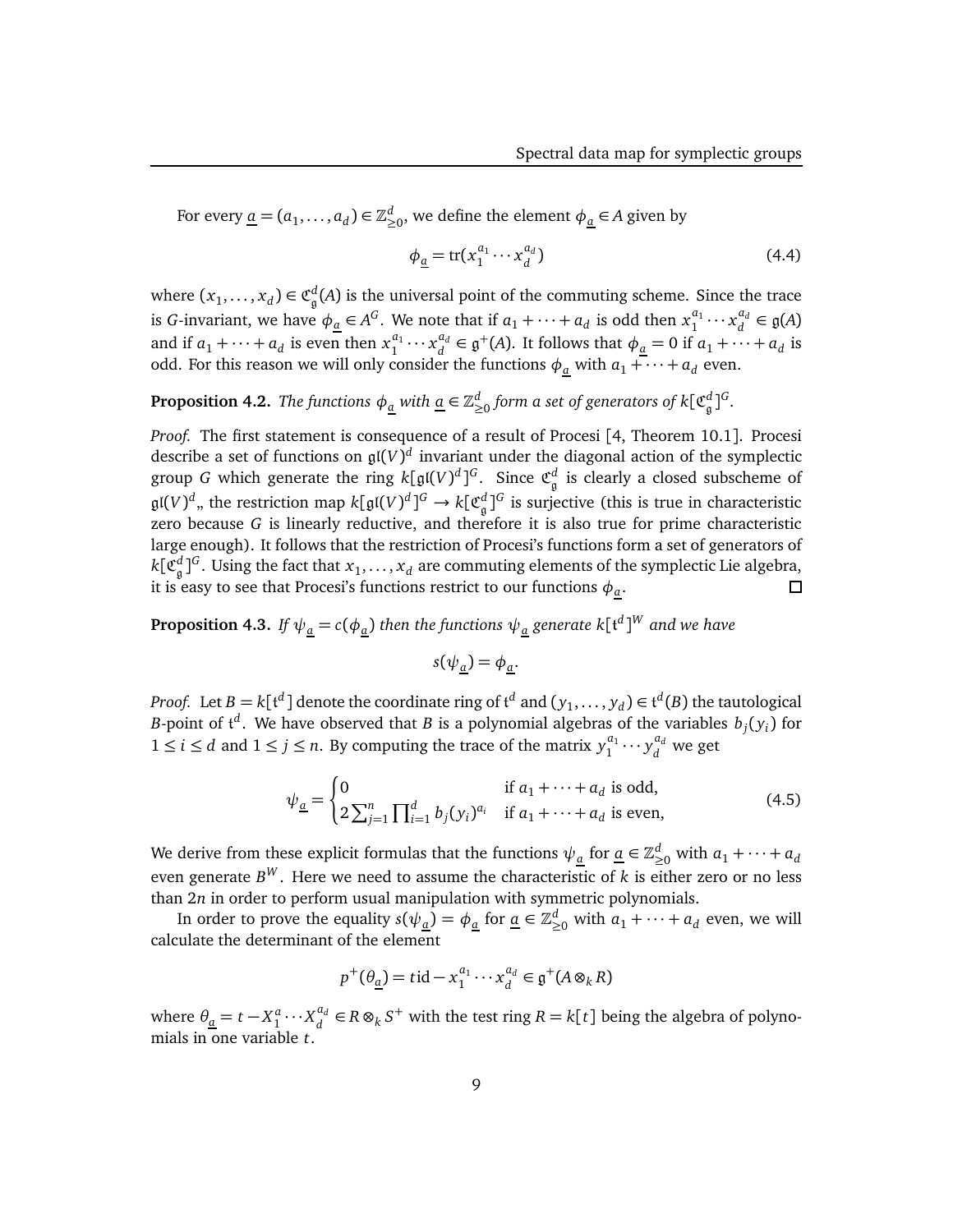On the one hand, with the usual formula for the characteristic polynomial we have

 $\det(p^+(\theta_a)) = t^{2n} - \phi_a t^{2n-1} + \text{terms of lower degrees in } t$ 

On the other hand after (3.2) we have  $\det(p^+(\theta_a)) = N_+(\theta_a)^2$  where  $N_+(\theta_a) = s(\beta(\theta_a^{\otimes n}))$ by (4.3). Using the identification (4.1), the image of the element  $\theta_a^{\otimes n} \in R \otimes_k S^{\otimes n}$  in  $R \otimes B$  is given by the formula

$$
\beta(\theta_{\underline{a}}^{\otimes n}) = \prod_{j=1}^{n} (t - \prod_{i=1}^{d} b_j(y_i)^{a_i})
$$
  
=  $t^n - \sum_{j=1}^{n} \prod_{i=1}^{d} b_j(y_i)^{a_i} t^{n-1}$  + terms of lower degrees in t

It follows that

$$
\det(p^+(\theta_{\underline{a}})) = t^{2n} - s(\psi_{\underline{a}}) t^{2n-1} + \text{terms of lower degrees in } t
$$

Comparing the coefficient of  $t^{2n-1}$  in the two polynomial expression of  $det(p^+(\theta_a)) \in A[t]$ we derive the desired equality  $s(\psi_a) = \phi_a$ .

To finish the proof of Theorem 4.1 we observe that the propositions above imply that the compositions  $c \circ s$  and  $c \circ s$  are equal to the identities on the generators  $\psi_{\underline{a}}$  and  $\phi_{\underline{a}}$  respectively.

## **Acknowledgement**

The research of Tsao-Hsien Chen is supported by NSF Grant DMS-2001257 and the S. S. Chern Foundation. The research of Ngô Bảo Châu is supported by NSF grant DMS-1702380 and the Simons foundation.

# **References**

- [1] Tsao-Hsien Chen and Ngô Bảo Châu. *On the Hitchin morphism for higher dimensional varieties*. Duke Mathematical Journal. **169** (2020), 1971-2004.
- [2] Pierre Deligne. *Cohomologie a supports propres*. Théorie des Topos et Cohomologie Etale des Schémas. Lecture Notes in Mathematics. **305** (1973), Springer, Berlin, Heidelberg, 250-480.
- [3] Daniel Ferrand. *Un foncteur norme*. Bull. Soc. Math. France. **126** (1998), 1-49.